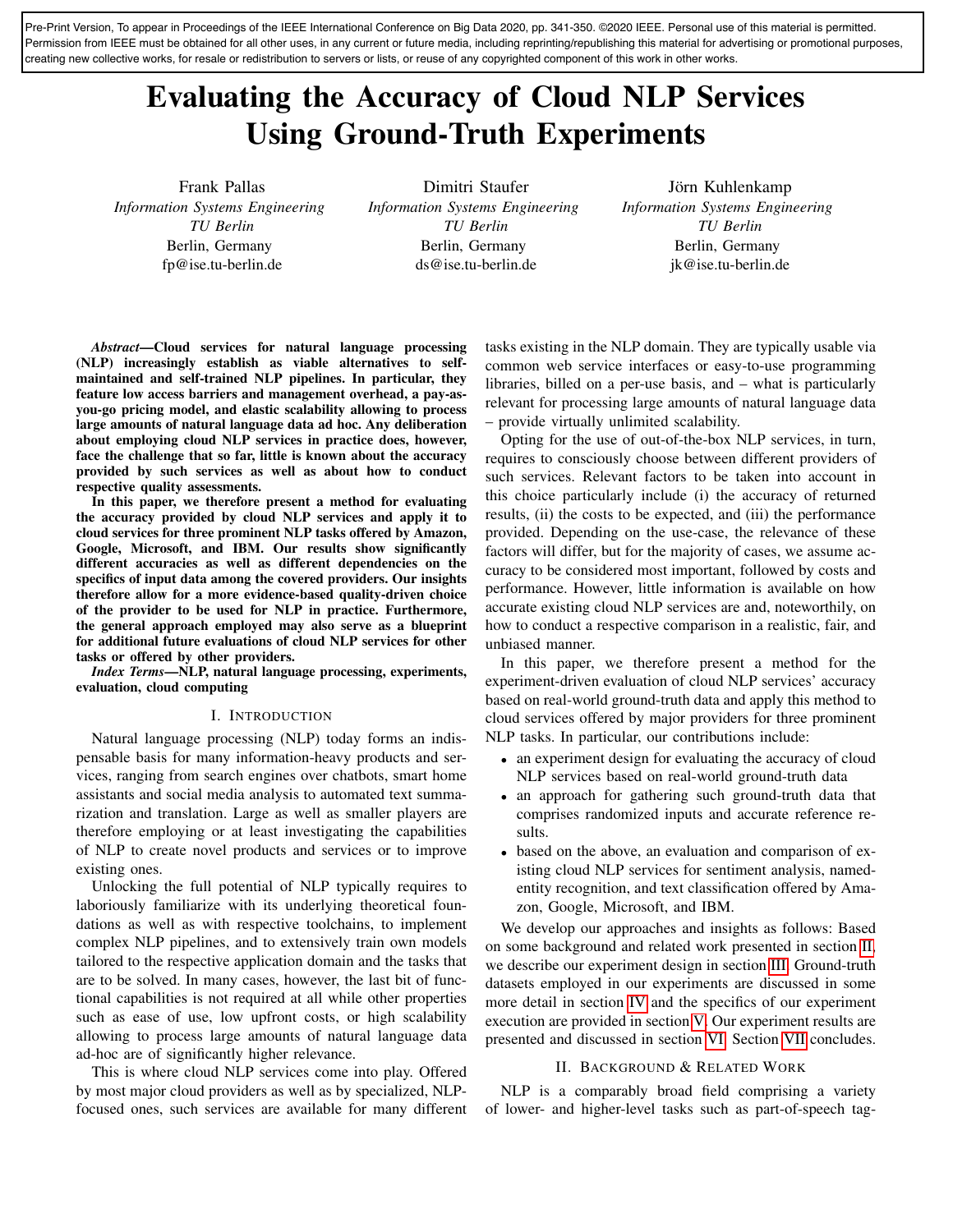ging, dependency parsing, text summarization, or machine translation. In our experiments, we focus on the three NLP tasks sentiment analysis, named-entity recognition, and text classification as valuable evaluation targets. These can be briefly described as follows:

- Sentiment Analysis refers to the extraction of "peoples opinions, sentiments, evaluations, attitudes, and emotions from written language" [\[1\]](#page-9-1). It is of particular relevance for application domains such as the analysis of social network data for marketing or political purposes or the prioritization of customer tickets.
- Named Entity Recognition stands for the identification and classification of well-known entities such as persons, locations, or organizations from given texts [\[2\]](#page-9-2). Its application domains range from search engines over the automated dispatching of consumer inquiries to text summarization.
- Text Classification, in turn, is the automated mapping of given text to a set of (potentially hierarchically structured) categories [\[3\]](#page-9-3). Typical applications include the thematic sorting of documents (e.g., to list news items referring to a particular sport) and respective suggestion mechanisms.

As for the accuracy-oriented evaluation of respective cloud NLP services aspired herein, a large body of related research exists on experiment-driven evaluation of cloud services from a cloud user perspective [\[4\]](#page-9-4), [\[5\]](#page-9-5). However, publications mainly focus on evaluating low level infrastructure services provisioning storage [\[5\]](#page-9-5)–[\[7\]](#page-9-6) or compute [\[8\]](#page-9-7) capacity. Such work typically studies traditional service qualities such as performance [\[5\]](#page-9-5), elasticity [\[9\]](#page-9-8), or data consistency [\[4\]](#page-9-4). Even though respectively established approaches are not suitable for observing the accuracy of NLP services, we use existing best practices in our latency [\[6\]](#page-9-9) and cost [\[10\]](#page-9-10) considerations.

For non-cloud NLP, in turn, accuracy-oriented experiments have been widely conducted. Those focusing on sentiment analysis [\[11\]](#page-9-11), [\[12\]](#page-9-12) do, however, typically employ a binary measure of correct/incorrect analysis while the average polarity offset (APO) referred to herein (see section [IV-B\)](#page-3-0) is more appropriate. For named entity recognition, accuracy evaluations [\[13\]](#page-9-13)–[\[15\]](#page-9-14) typically employ established, expert-generated ground-truth datasets which appear to be inappropriate for cloud NLP services (see section [IV-A\)](#page-2-1). Existing work on the accuracy evaluation of text classification, in turn, is rather sparse and, where existing, mostly focuses on the selection of and parameter optimization for underlying machine-learning techniques [\[16\]](#page-9-15), [\[17\]](#page-9-16).

Most importantly, however, we have to clearly distinguish between the party operating the NLP service (the cloud provider) and the one using it (the client) in the context of cloud NLP services. Of these, existing approaches are rather aligned with the perspective of the cloud provider, focusing on parameter optimization as well as time and cost of model training, assuming a whitebox view on the NLP service. In contrast, our approach is aligned with the perspective of a cloud consumer, with a focus on evaluating accuracy, cost and

latency of service usage and assuming a blackbox view on the NLP service. To the best of our knowledge, such a structured, client-perspective evaluation of cloud NLP services has not been conducted before.

# III. EXPERIMENT DESIGN

<span id="page-1-0"></span>Our experiment approach and design rest upon a couple of underlying considerations regarding what is to be tested (goal) for which systems (service under test) against what reference (ground-truth data) through which measurands (observations & metrics). All these aspects shall be briefly elucidated below.

# *A. Goal*

The primary goal of our experiments is to evaluate the accuracy of results provided by different cloud NLP services. We do so following the approach laid out by Resnik and Lin [\[18\]](#page-9-17), which is based on a ground-truth dataset comprising samples of representative input data and respectively expected outputs (herein called reference results). The accuracy of the system is therefore the level of the "system's agreement with the ground-truth" when confronted with the input data. This leads us to our first research question:

• Q1: How good is the accuracy of cloud NLP services?

We assume that the accuracy is dependent on various factors of the input data such as the length of the provided text To the best of our knowledge, we conduct the first experimentdriven evaluation of cloud NLP services and thus, factors with a significant influence are unknown to cloud users and experimenters. Striving to illuminate the impact of such factors, we raise the additional research question:

• Q2: What factors influence the accuracy of the different services and how?

Besides our primary goal of assessing accuracy, we are also interested in additional factors relevant for deciding on the usage of a cloud NLP service for solving a given task. These particularly include the costs that are to be borne when using a service at scale as well as the latencies to be expected. In addition to the accuracy-related ones, we therefore also want to answer the following, third research question:

• Q3: What are the costs and latencies of cloud NLP services?

We use the term cost to describe monetary platform consumption from a cloud user's perspective. Regarding latency, we are interested in client-side request-response latency.

# *B. Service Under Test*

We focus our experimentation efforts on accessible service offers. Thus, we investigate widely established cloud providers and ignore highly specialized ones. Precisely, we concentrate on NLP services that are part of the cloud platforms AWS, Google Cloud Platform, IBM Cloud, and Microsoft Azure and explicitly neglect offers from, e.g., TextRazor, Aylien, or Dandelion herein. The covered, major cloud providers offer a multitude of different NLP services dedicated to different tasks. We select three NLP tasks (see section [II\)](#page-0-0) that are widely supported by each cloud platform.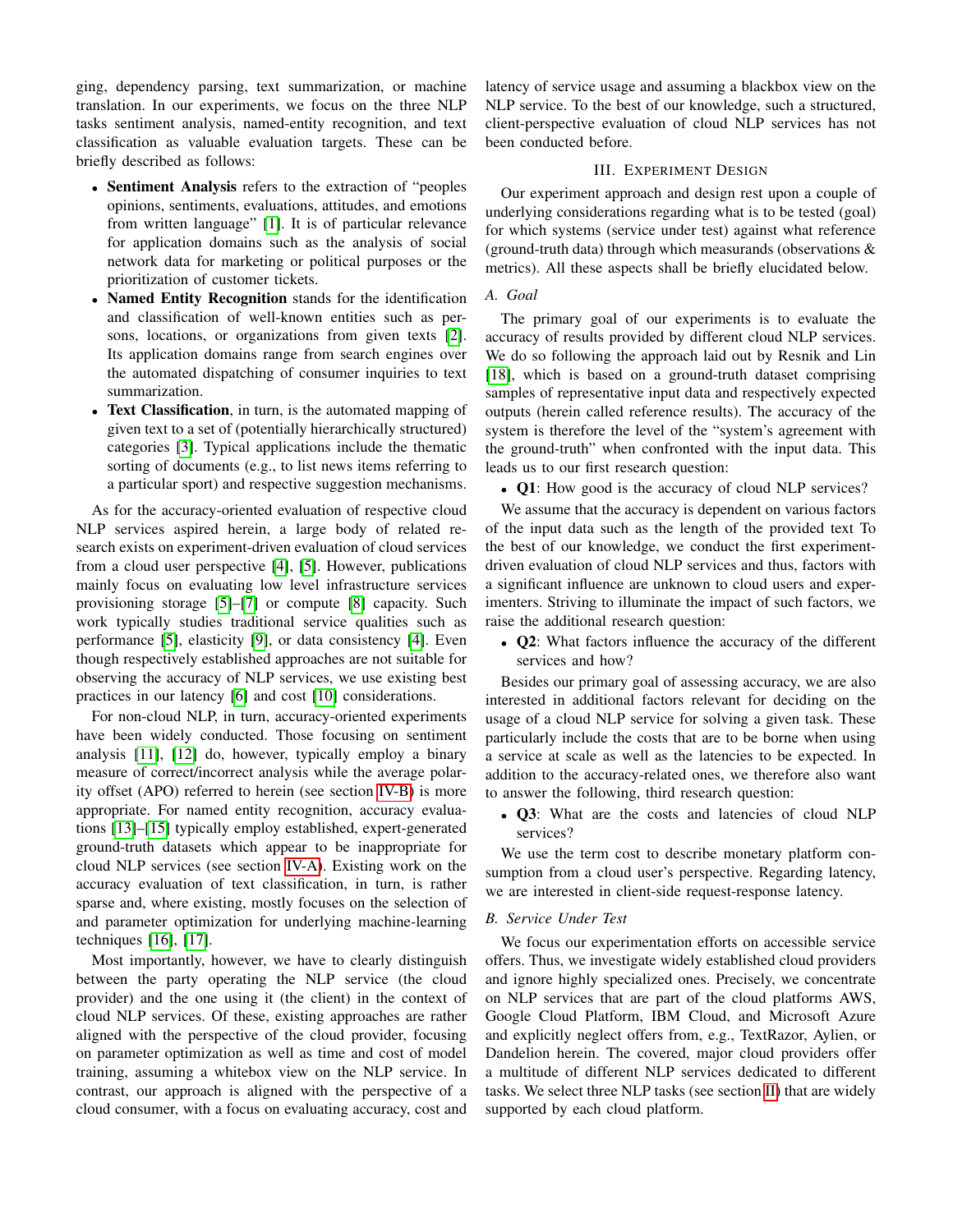

Fig. 1. High-level experiment design.

# *C. Ground-Truth Data*

Each experiment assumes an existing dataset representing ground-truth data. The dataset consists of samples, each of which comprises an input text and a reference result. Of these, the input text serves as input to an invocation of the service under test while the reference result serves as a reference value for analyzing accuracy. In section [IV,](#page-2-0) we give a detailed description of our method for obtaining appropriate groundtruth data.

## *D. Observations & Metrics*

For each service invocation, we observe the start- and end-time as well as the result provided in the response. Based on these observations, we calculate two metrics: As a measure for accuracy, we calculate the distance between the reference result and the observed result using a distance function  $d(ref\_result, obs\_result)$ . As the function d differs for different NLP tasks and cloud service offers, we provide a detailed description of each distance function in section [IV.](#page-2-0) Client-side request-response latency, in turn, is calculated as the difference between initiating a request and receiving the respective response on the client. Moreover, we also observe the aggregated costs raised by each cloud platform on a perservice level.

## IV. GROUND-TRUTH AND QUALITY METRICS

<span id="page-2-0"></span>Following the approach for determining the accuracy of results laid out above, one – if not the – core challenge is to identify or generate the ground-truth dataset to evaluate against. Any such ground-truth dataset must fulfill several requirements which we identify first before elaborating on the ultimate datasets we employed in our experiments.

#### <span id="page-2-1"></span>*A. Requirements*

To actually serve the intended purpose and evaluation approach, a ground-truth dataset must at least fulfill the following requirements:

• R1 - Bipartite structure: First and foremost, the groundtruth dataset must comprise bipartite items, consisting of input data and a reference result considered to be the correct output for the input data

- R2 Realistic data: The input data must be a realistic target for the particular service to be evaluated
- R3 Reliability of reference results: The reference results must be considered sufficiently reliable in matters of actually being correct for the associated input
- R4 Dataset size and diversity: The dataset must be sufficiently large and diverse to allow for reliable and generalizable results

Basically, ground-truth datasets meeting these requirements can be created in two different ways: Either, an expert-driven approach can be followed, meaning that skilled experts in the domain of the service to be evaluated manually create a reference dataset. This approach leads to high-quality reference results but at the same time raises significant efforts and therefore becomes increasingly impractical for creating large-scale datasets. Alternatively, an approach of implicit crowdsourcing can be followed where a pre-existing dataset originally created for a different purpose is re-used as groundtruth data. This approach easily provides high-volume datasets but may be less reliable with regard to the quality of reference results. Given a sufficient size, however, this quality detriment can be considered less severe, due to the "wisdom of the crowd" effects [\[19\]](#page-9-18).

In our particular context of cloud NLP services, an additional constraint applies to the selection or creation of suitable ground-truth datasets: Given that the providers of considered services also train their internal models based on reference data, we must as far as possible avoid using the same datasets in the evaluation to prevent adulterated results emanating from pre-fitted internal models. Even though this risk softens with increasing dataset size and diversity as pre-fitting would then be less punctual and closer to realistic input data, this leads to the following additional requirement:

• R5 - Low risk of pre-fitted models: It must be as unlikely as possible that the service is pre-trained with the same dataset used during evaluation. With increasing dataset size and diversity, this requirement can be relaxed gradually

Based on these considerations and in the light of our intention to provide a qualitative evaluation of NLP-related cloud services that is as generalizable as possible, we opted for the approach of implicit crowdsourcing as the basis for our ground-truth dataset. We therefore consciously decided against using well-established reference datasets explicitly dedicated to NLP such as the CoNLL-2003 Corpus<sup>[1](#page-2-2)</sup> employed by [\[20\]](#page-9-19) or the manually annotated WikiGold Corpus used by [\[14\]](#page-9-20) for named-entity recognition or the Reuters Corpora<sup>[2](#page-2-3)</sup> for text classification, as 1) we assume a high probability of these datasets to be also used as training data by the considered cloud providers (conflicting with R5) and 2) some of these datasets are of only limited size, circumventing our intention to conduct experiments with explicitly broad coverage (R4).

<span id="page-2-2"></span><sup>1</sup><https://www.clips.uantwerpen.be/conll2003/ner>

<span id="page-2-3"></span><sup>2</sup><https://trec.nist.gov/data/reuters/reuters.html>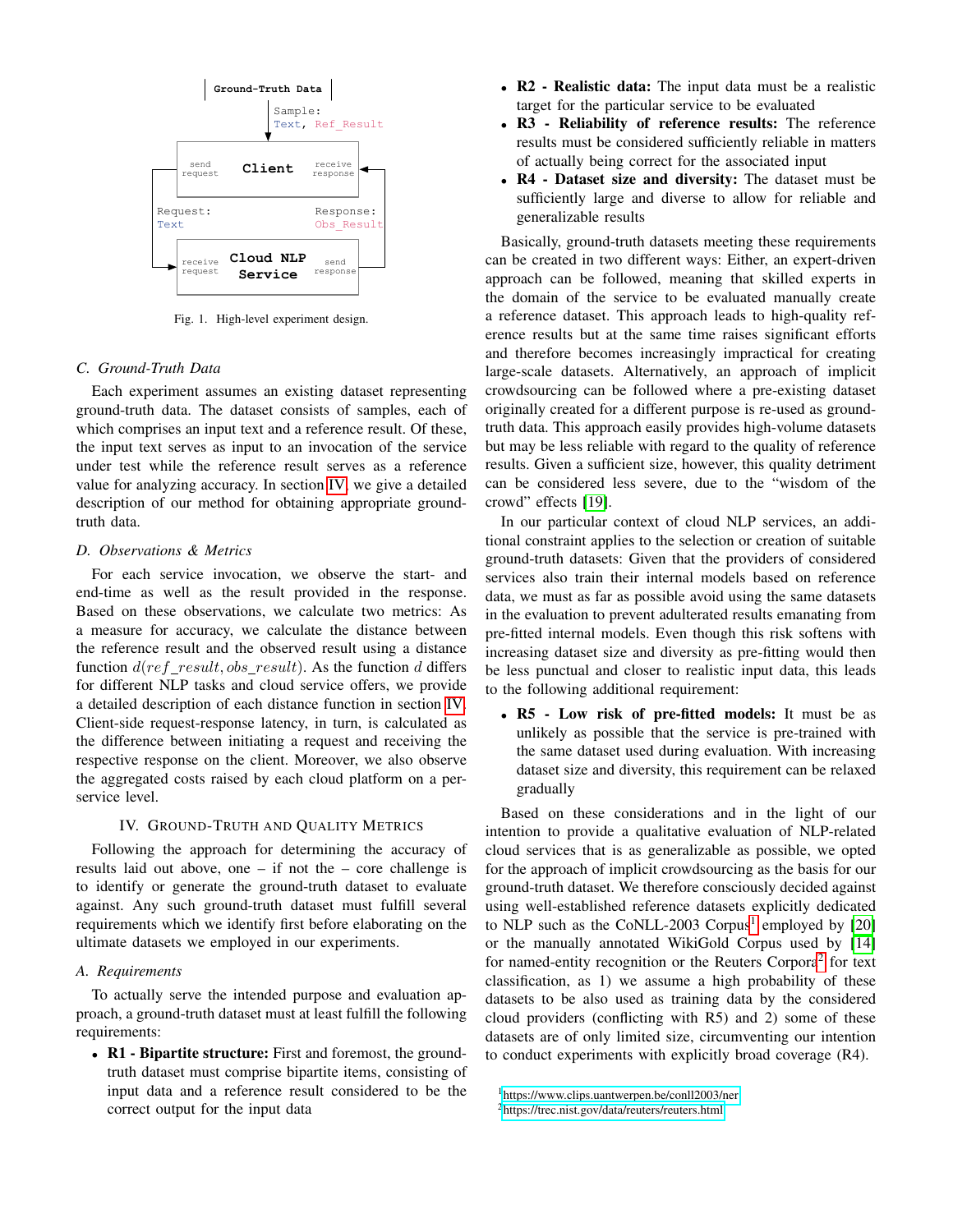Instead, we decided to use larger-scale datasets for evaluating the selected cloud NLP services against. Once having gathered or created such a dataset that sufficiently meets all requirements mentioned above for each of the three covered NLP tasks, we can then confront services with the respective items and evaluate their accuracy based on appropriate metrics.

After identifying and assessing several pre-existing datasets as well as the possibilities to generate appropriate groundtruth datasets on our own for each of the three NLP tasks, we decided to use a pre-existing large-scale dataset of customer reviews for the task of sentiment analysis and created two own, task-tailored datasets for named-entity recognition and text classification. In the following, we describe these reference datasets as well as the associated accuracy metric(s) we employed and briefly discuss their validity and limitations with regard to the requirements identified above. In some cases, we also gathered additional indicators beyond the primary metrics to investigate the influence of respective factors on the provided accuracy (see research question 2). Where this is the case, these additional indicators are also presented briefly.

For those cases where we generated own datasets, we did so through an approach we call "search-based indirection of reference results". More details on this approach are provided in [IV-C.](#page-4-0)

#### <span id="page-3-0"></span>*B. Sentiment Analysis*

As ground-truth for the NLP task of sentiment analysis, we use the publicly available "Yelp Open Dataset" of online reviews.[3](#page-3-1) The dataset includes subsets of Yelp's businesses and user data, particularly comprising more than 8 million user reviews written over the course of 15 years. Each review consists of (i) the review's text string, (ii) the review's star rating (integer from 1 to 5), (iii) a "usefulness" attribute, which is an integer from 1 to 10 derived from other users' feedback, and finally (iv) the date and time of the review.

By using the reviews as ground-truth for our sentiment analysis evaluation, we assume that a user's star rating correctly reflects the sentiment embodied in the review's text. One star means very negative sentiment, and five stars mean extremely positive sentiment.

*Measurand – Absolute Polarity Offset:* Our intended measurand for sentiment analysis is the distance between the actual sentiment expressed in the Yelp star rating of a particular review  $s_{ref}$  and the recognized one reported for that review by the cloud NLP service  $s(o)$ . We name this distance the absolute polarity offset (APO  $\in$  [0, 4]) (1). An APO of 0 represents the highest and a value of 4 the lowest possible accuracy.

$$
APO = |s_{ref} - s(o)| \tag{1}
$$

As different cloud providers deliver their results in different form, we present three functions (see eq. [2-](#page-3-2)[4\)](#page-3-3) for converting the observed sentiment o to a Yelp star rating  $s(o) \in [1, 5]$ .

Beginning with IBM's *Watson Natural Language Understanding* (WNLU) service and Microsoft's *Text Analytics*

<span id="page-3-1"></span><sup>3</sup><https://yelp.com/dataset>

(MTA) service, both return a real number between 0 and 1 with 0 indicating a most negative sentiment, and 1 meaning most positive. Thus, we assume  $\{0 \le o \le 1 | o \in \mathbb{R}\}$ . Therefore, we can describe  $s(o)$  as a function of o:

<span id="page-3-2"></span>
$$
s(o) = 4o + 1 \quad | \quad WNLU, \quad MTA \tag{2}
$$

Similarly, Google's *Natural Language* service (GNL) returns one real number between -1 and 1: { $-1 \le o \le 1$ | $o \in \mathbb{R}$ }. Thus, the conversion is as follows:

$$
s(o) = 2o + 3 \quad | \quad GNU \tag{3}
$$

Amazon's *Comprehend* service (AC) returns four real numbers  $o = (o_p, o_n, o_q, o_m)$  for *positive*  $(o_p)$ , *neutral*  $(o_n)$ , *negative*  $(o_g)$ , and *mixed*  $(o_m)$  sentiment, ranging from 0 to 1, that add up to 1:  $\{0 \leq o_p, o_n, o_q, o_m \leq 1 | o \in \mathbb{R}\}$ . For example, "positive: 0.32, neutral: 0.02, mixed: 0.08 negative: 0.58". We convert these four numbers to the Yelp star system as follows:

<span id="page-3-3"></span>
$$
s(o) = 4o_p + 2o_n + 2o_m + 1 \quad | \quad AC
$$
 (4)

The most negative sentiment  $(o_q=1)$  results in the lowest possible star rating (s=1) because it implies  $o_p, o_n, o_m = 0$ . This allows us to completely remove  $o<sub>q</sub>$  from equation [4.](#page-3-3)

*Additional Indicators:* To allow for a more detailed analysis of results, we also calculated several additional indicators characterizing the employed text items for the case of sentiment analysis. Basically, sentiments are typically expressed through so-called opinion words (such as "awful" or "great"). However, solely relying on such opinion words is "not sufficient for sentiment analysis" [\[1\]](#page-9-1). Analyzing accuracy in the light of such opinion words being present therefore proposes interesting insights: The more accurate a service's APO remains with fewer opinion words, the less is the service reliant on them. As an indicator, we therefore calculated both the number and proportion of adjectives present in a review text using NLTK. Additionally, we also collected the individual reviews' length and usefulness rating, expecting that longer and more useful reviews will – on average – lead to a higher accuracy for the sentiment analysis.

*Validity and Limitations:* The Yelp datasaet contains a total of 8,021,122 reviews by 1,968,703 users for 209,393 businesses, summing up to 9.8 GB of user-written ground-truth text. Online reviews are a core application area for sentiment analysis and can thus be considered realistic input data (R2). The star-ratings of reviews are the reference results (R1) and can be assumed to be reliable (R3) as users themselves summarize their sentiment in these ratings – the risk of a positive review carrying a low star-rating is thus negligible, especially with a high number of reviews being used. Finally, the Yelp dataset comprises reviews for a high diversity of businesses, including gastronomic ones (e.g., restaurants or cafés), entertainment facilities (e.g., cinemas or night clubs), and public institutions (e.g., libraries or hospitals) and thus covers a broad range of subjects. It therefore provides a sufficiently large and diverse (R4) basis for evaluation.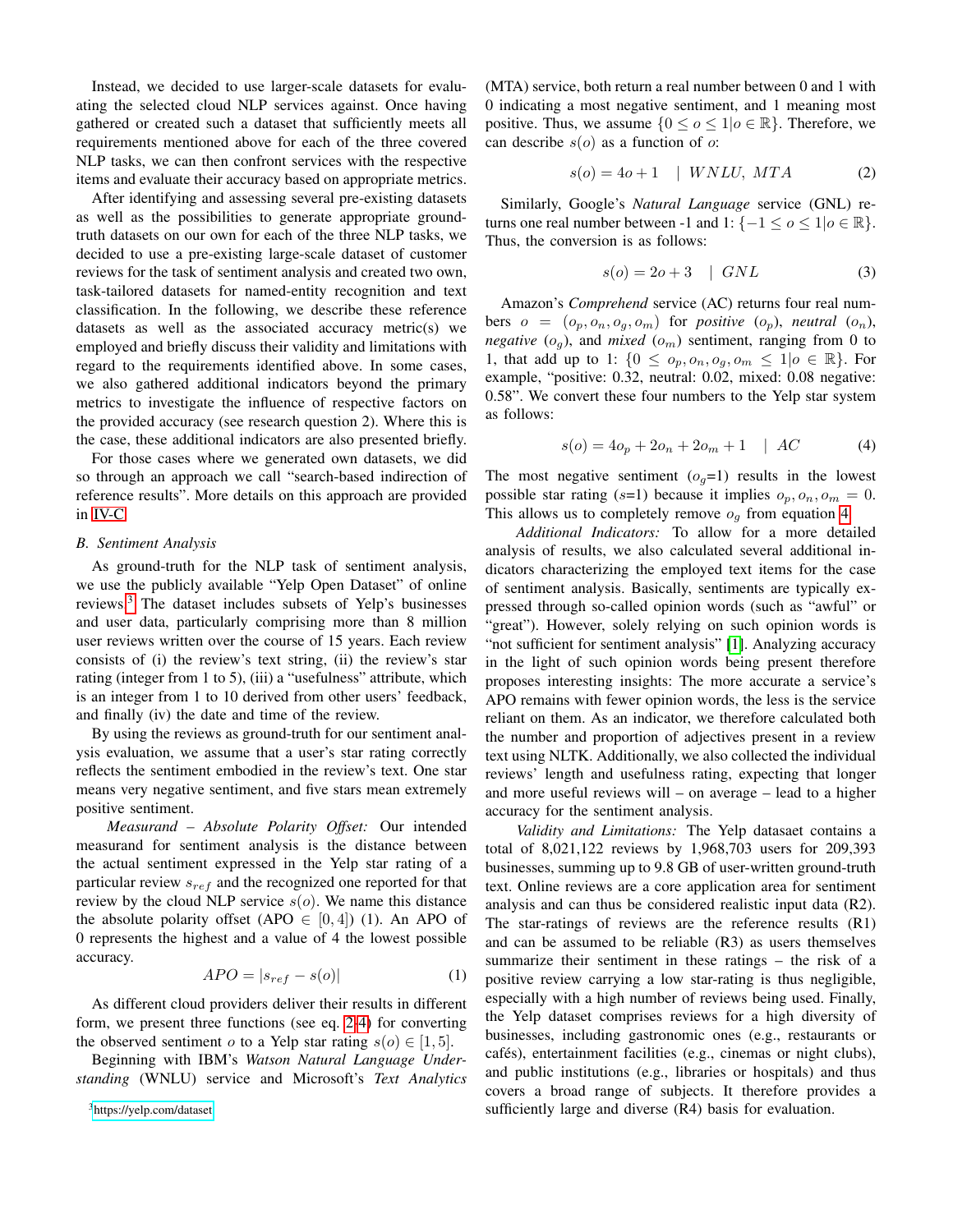Limitations exist with regard to the risk of pre-fitted models (R5): The Yelp dataset is well-known and easily available in a processing-friendly form. There is thus a certain probability that cloud NLP providers use it – among others – to train their models for sentiment analysis, ultimately leading to results pre-fitted to this particular dataset. However, the dataset is sufficiently large and diverse to actually make it a valid crosssection of texts relevant for sentiment analysis. A model prefitted to this corpus would thus not necessarily invalidate its use. We thus consider the benefits of the Yelp dataset in matters of size, diversity, and reliability of reference results to outweigh the pre-fitting risk and therefore use it in our evaluation.

## <span id="page-4-0"></span>*C. Named-Entity Recognition*

For the task of named-entity recognition, we created our own ground-truth dataset to achieve a sufficient dataset size and diversity while avoiding the risk of pre-fitted models. We did so following an approach that we call "search-based indirection of reference results": We start with a substantial set of entities considered to be relevant for NER, feed each of these entities into a search engine, and take the results as input data for the NER services to be evaluated. The original entities, in turn, represent our reference results which a NER service should detect correctly within the input data.

More concretely, we first extract the titles of trending (by descending edit date) Wikipedia articles for the three categories covered by all NER services to be evaluated: person, location, and organization. We assume that each respective Wikipedia page describes one entity. We then search for online news articles that reference this title string in their text using Google News. Finally, we take the first 100 resulting news articles, split their text body into single sentences, and keep those sentences that actually contain the title string (and, thus, the entity to be recognized as reference result).

This leads to a dataset with one entry per named-entity (e.g., *Hugh Jackman*) and for each entry, several sentences containing it (e.g., "Big-screen movie stars Chris Hemsworth and *Hugh Jackman* are headlining...", etc.). Basically, this approach allows to easily auto-generate ground-truth datasets of arbitrary size through varying the length of the editing window (and, thus, the number of initial Wikipedia articles / named entities to be included) as well as the number of news results to be considered for each entity.

<span id="page-4-2"></span>*Measurand – Accuracy per Entity and per Entity Type:* As the primary measurand for evaluating the quality of an NER service, we employ the detection and classification accuracy per entity to be recognized, whereas an accurate classification of an entity obviously presupposes its correct detection. Basically, a request to a NER service can lead to four possible results: (1) the reference entity is detected and correctly classified, (2) the reference entity is detected but not classified correctly, (3) the reference entity is not among the detected ones, and (4) no entities are detected at all. Only in the case of (1), we consider a sentence as correctly processed. Using sets of 5 unique sentences that contain the

same reference entity at least once, we define the accuracy *per entity* (e.g., for "Alan Turing") as the proportion of correctly processed sentences out of the 5 ones tested for this entity. If the service's accuracy for a particular entity is 0, we conclude that this entity is unknown to the service. Based on these entity-specific accuracies, we calculate aggregate accuracies – proportions of correctly processed sentences – per entity type (person, location, organization) as well as an overall accuracy for each of the covered services.

*Additional Indicators:* To support further analysis, we additionally measure the proportion of partially correctly processed sentences in a similar way, assuming a sentence to be partially correctly processed if the detected entity string (e.g., "Elvis") is a substring of the annotated entity string (e.g., "Elvis Aaron Presley") and the detected entity type is correct (e.g., person).

*Validity and Limitations:* Using the approach described above, we first used the Wikidata query service to identify all Wikipedia entries edited during a time window of 90 days, written in English and marked as describing a person, location, or organization. For each of the resulting reference entries, we retrieved and processed the top 100 Google news entries as described above, resulting in an overall of 139,915 sentences for 3,005 persons, 343,766 sentences for 3,216 locations, and 127,322 sentences for 2,843 organizations. We consider this sufficient in matters of size and variety  $(R4)$  $(R4)$  $(R4)$ .<sup>4</sup>

The approach of search-based indirection also provides realistic (R2) and relevant input data (news articles) and associated reference results (persons, locations, and organizations sufficiently prominent for being present and recently edited on Wikipedia  $-$  R1) for NER and ensures that reference results are correct outputs for the respective input (they necessarily appear in the test data  $- R3$ ). Finally, our approach of searchbased indirection intentionally introduces a factor of nondeterminism and further heightens non-staticness through the editing window. It thereby renders the risk of providers' models being pre-fitted to the exact dataset employed in our experiments sufficiently low (R5).

We see only two limitations applying to our self-generated dataset: First, there is a certain residual risk of formatting errors present in automatically retrieved and cleansed sentences. After manual sample inspection, however, we see this risk as being marginal. Second, our dataset can not be used for evaluating higher-order functions of NER such as detecting references across multiple different terms within one sentence, given the fact that we always have exactly one reference result per sentence. This is, however, not relevant for our experiments as we only focus on the foundational NER functionality of accurately detecting and classifying one particular entity that is known to be present within a sentence. Both limitations do thus not affect the validity of our results.

<span id="page-4-1"></span><sup>&</sup>lt;sup>4</sup>As mentioned above, both could easily be increased through bigger editing windows and a higher number of news items per reference entity.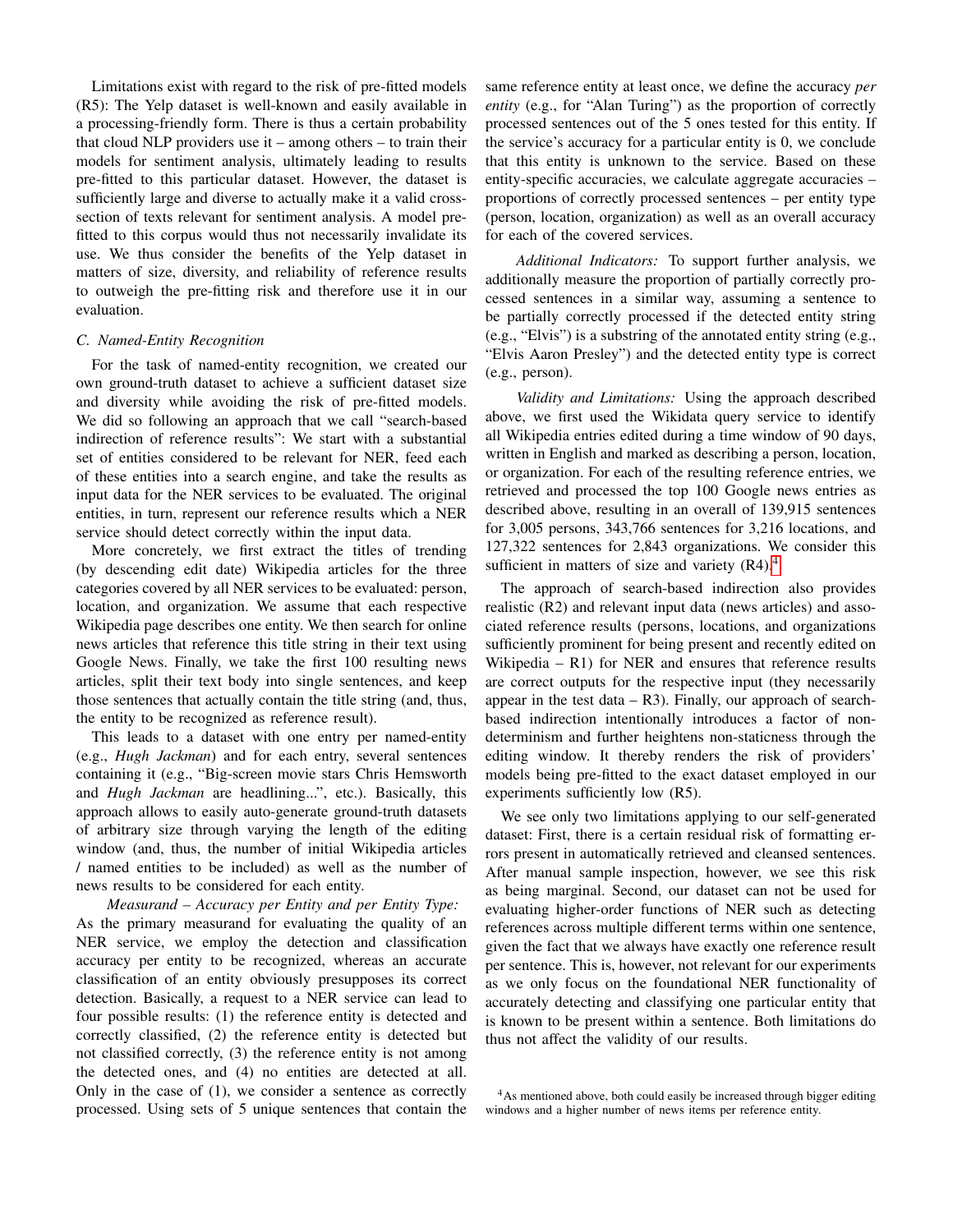# *D. Text Classification*

To evaluate text classification, we use another implementation of the above-mentioned approach of "search-based indirection" to create our own ground-truth dataset. Here, the two cloud providers that offer text classification (Google and IBM) have different numbers of default content categories (Google has 621, IBM has 1037) and different taxonomy depths (Google has 3 levels, IBM has 5). Moreover, the categories they have in common are mostly named differently (e.g., *Autos & Vehicles* vs. *automotive and vehicles*).

This led us to the following approach of gathering groundtruth datasets for appropriately assessing text classification services: First, we scraped all level-1+ content categories (subcategories, sub-subcategories, etc.) from Google's and IBM's website and generated Twitter Hashtags out of their names. For example, *dermatology* would become *#dermatology*, or *freshwater fishing* would become *#freshwaterfishing*.

Next, we automatically queried Twitter.com for tweets – covering a timespan of 4 weeks – that (i) contain one of these hashtags, (ii) are written in English, and (iii) contain an external URL that refers to either a news website or an online blog. For every result of each query matching these criteria, we then checked whether it actually contained the searched hashtag and skipped it if not. Additionally, we checked if the result contained at least one additional hashtag matching an existing level-1+ category and skipped the respective result in case it does to avoid ambiguities regarding the accuracy of classification. For the remaining results, we then downloaded and parsed the referred website's HTML document, leaving us with an English text (the input data to be tested) that was tagged with exactly one existing level-1+ category (the reference result) by an independent Twitter user. Level-0 category hashtags were consciously left out as categories such as *#society* or *#news* are too general to be considered valid reference results and could lead to misleading texts.

For each item in the resulting, provider-specific sets of ground-truth data, we then tested whether the respective provider's text classification service accurately determines (i) the level-0 category (e.g., *Sports*) for a news article tagged with a level-1+ category (e.g., *Combat Sports* or *Boxing*), and, taking it one step further, (ii) whether it correctly determines the level-1+ category used to generate the search hashtag.

*Measurand – Accuracy on Classification level-0 and 1+:* For text classification, we use two measurands to represent the accuracy provided by a particular service: If the service correctly detects a news article's level-0 category (e.g., "sports" for an article gathered based on the level-1+ category/hashtag "boxing"), we say the news article was correctly level-0 processed. We call the proportion of correctly level-0 processed news articles (out of all news articles) the level-0 accuracy. If the service also correctly detects a news article's level-1+ category, we say the news article was correctly level-1+ processed and similarly aggregate the service's level-1+ accuracy.

*Validity and Limitations:* First of all, news articles are realistic input data for text classification (R2). Like for named entity recognition, the approach of search-based indirection inherently produces bipartite dataset entries (R1), consisting of input data (news articles to be classified) and associated reference results (level-1 categories used for hashtag generation and implicitly associated level-0 categories). In matters of size, we gathered 21,393 news articles based on 529 available level-1+ categories (from 24 level-0 categories) for Google's text classification service and 22,255 news articles resulting from 694 level-1+ categories (belonging to 22 level-0 categories) for IBM. We consider this to be sufficient (R4).

For each service, all existing level-1+ categories are covered and linked to different news articles by independent Twitter users, suggesting an appropriate diversity (R4) and relevance. The employed approach also ensures a high correctness of reference results (level-0 and level-1+ categories) for the respective input data (news articles) as this linkage is implicitly provided by independent Twitter users with an inherent interest in proper attributions of hashtags to news articles (R3). Again, our approach of search-based indirection limits the risk of prefitted models through non-static search results (R5).

Limitations possibly emanating from multiple categorymatching hashtags being used within one tweet were consciously precluded during the collection of ground-truth data. Such cases could otherwise have led to correct matchings returned by a service wrongly being considered inaccurate. Beyond this, and similarly to the task of named-entity recognition, there also exists a residual risk of formatting errors which we do, however, again consider to be negligible after cursory inspection of our datasets.

## V. EXPERIMENT EXECUTION

<span id="page-5-0"></span>For executing our experiments, we implemented an experiment suite consisting of separate modules for (i) gathering above-mentioned ground-truth data, (ii) running experiments for the different NLP tasks across all covered cloud providers, and (iii) analyzing experiment results. The suite was implemented in python, using well-established libraries such as BeautifulSoup or Twython for gathering data or spaCy, NLTK and Enchant for calculating additional indicators (see above) on our ground-truth data. As experiments are comparably longrunning, we implemented an experiment execution pipeline capable of interrupting experiment runs and resuming them at the previously reached state. Gathered datasets, as well as experiment states and results, were stored in separate collections of a MongoDB. For each of the evaluated providers, we employed the respective python SDK to execute our queries. The API versions used are Feb 2020 (Google and Microsoft), Mar 2020 (Amazon), and Jul 2019 (IBM). We refer to our GitHub repository<sup>[5](#page-5-1)</sup> for further details.

All experiments were conducted on a LAN-connected offthe-shelf desktop machine located in Germany. Given the accuracy- (as opposed to performance-) oriented nature of experiments, this is a viable approach. Cloud services were used based on academic grants of the respective providers.

<span id="page-5-1"></span><sup>5</sup><https://github.com/dimitristaufer/Cloud-NLP-Evaluation>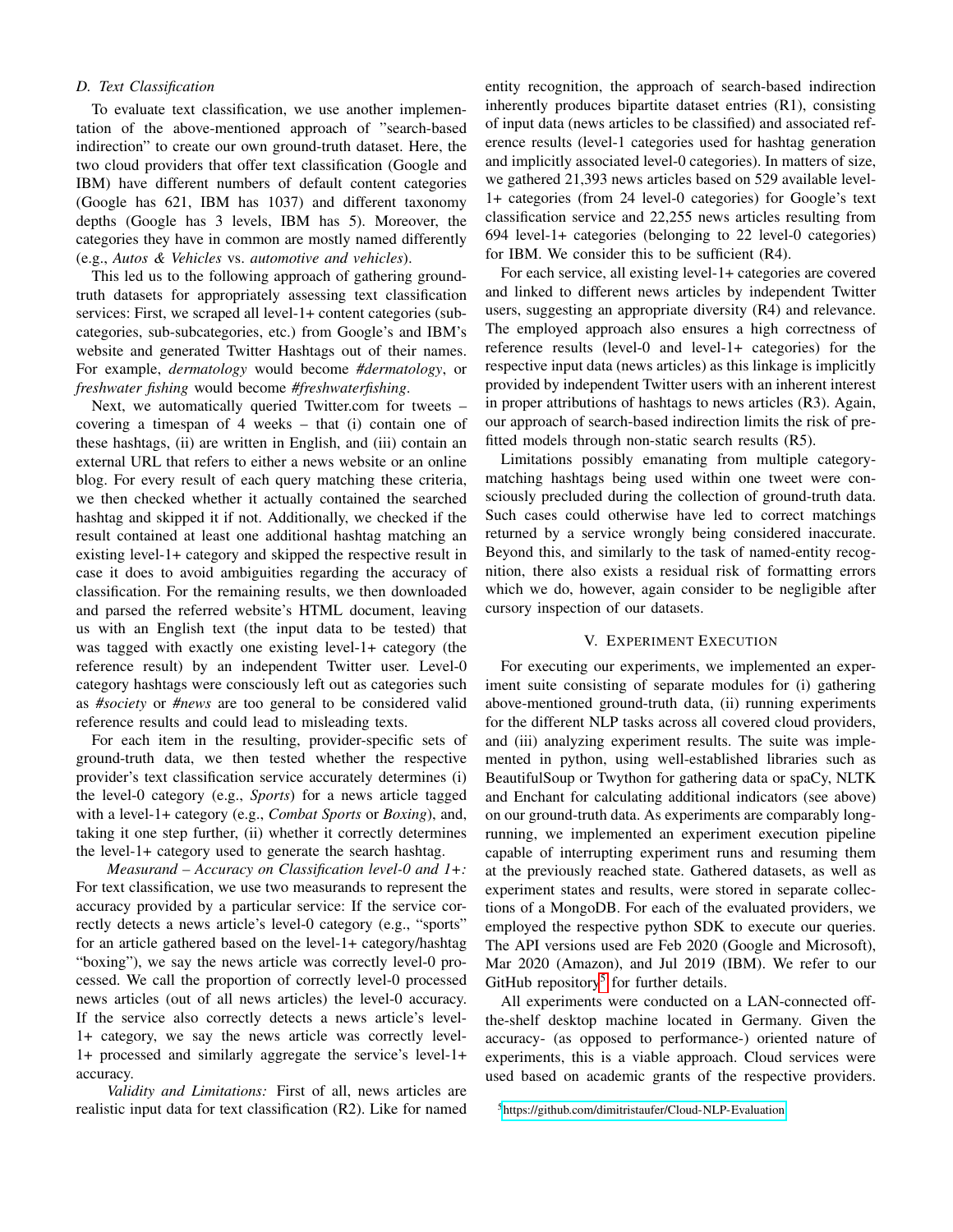

Fig. 2. Violin plot of  $APO \in [0, 4]$  distributions (lower is better) delivered by providers for sentiment analysis of the Yelp dataset.

For AWS, this implied using the us-east-1 region, while for Microsoft and IBM we used the regions West Europe and London, respectively. Google makes no further specifications about where NLP services are ultimately executed. All NLP services were used "as is", without any reconfigurations, custom-trained models, etc.

Even though performance factors were clearly not the main scope of our experiments, and even if employed regions differ significantly among providers, we were nonetheless also interested in at least rough estimations about the latencies exhibited by the different services. Due to some malfunctions only discovered after executing our main experiments, we conducted an additional yet smaller line of experiments explicitly dedicated to this. Being well-aware of the limited significance of respective measurements, they do nonetheless provide first indications about latencies to be expected in practice and about possibly existing latency discrepancies between the providers.

## VI. EXPERIMENT RESULTS & DISCUSSION

<span id="page-6-0"></span>Our accuracy-oriented results shall be presented and discussed in the same succession of sentiment analysis, namedentity recognition, and text classification established before. Beyond these, we also briefly look at the additional factors of costs raised by the different providers for executing our exemplary experiments as well as at potentially existing discrepancies in the observed latencies to allow for a more comprehensive view.

#### *A. Sentiment Analysis*

As laid out above, the main measurand describing the provided accuracy of sentiment analysis services is the absolute polarity offset (APO) observed between provided results and the reference results included in the Yelp dataset. A smaller APO implies a higher accuracy.

When looking at overall results for the Yelp dataset, we observe only slight differences between the providers: Amazon delivers the lowest median APO (0.39) followed by IBM  $(0.55)$ , Microsoft  $(0.61)$ , and Google  $(0.79)$ . At the same time, Amazon has the biggest interquartile range (IQR) of deviation



<span id="page-6-2"></span><span id="page-6-1"></span>Fig. 3. Boxplots of APOs for sentiment analysis depending on star rating.

between the  $25<sup>th</sup>$  and the  $75<sup>th</sup>$  percentile (0.99) while IBM (0.63), Microsoft (0.78) and Google (0.79) perform better in this regard. We can thus say that Amazon provides the best median results while IBM achieves the highest result consistency, even though these differences are rather marginal.

When looking at the distributions of APOs (see fig. [2\)](#page-6-1), however, it becomes apparent that Amazon exhibits a strong tendency towards whole numbers. This might indicate some sort of pre-fitting in the sense that inputs are (correctly) recognized as "whole-number reviews". In any case, this distribution calls for further inspection in future work.

Similarly, results are also revealing when looking at the APOs provided for reviews with a particular star rating. Google, for instance, provides very low APOs for reviews with a moderate star rating but is less accurate for extreme reviews with 1 or 5 stars, while Microsoft and Amazon deliver rather inverse results with low median APOs for reviews with a strong bias and comparably high APOs for rather indifferent ones. In addition, Amazon exhibits remarkably low IQRs for positive and negative reviews while being significantly less consistent for moderate 3-star ones. IBM, in turn, provides rather balanced results with mean APOs below 1.0 for each star rating. The only noteworthy effect here are comparably large deviations for 2-star ratings (see figure [3\)](#page-6-2).

Besides dependence on the star rating, we also analyzed the effects of reviews' length, usefulness rating, and percentage of adjectives on the APO. Interestingly, Amazon's median APO is very low for short reviews of 400 characters or less and then continuously increases with higher character counts while other providers delivered rather constant (but, as outlined above, worse) APOs. No provider, however, profited from longer reviews with significantly lower mean APOs.

A comparable effect is also observable for the proportions of adjectives present in a review. We expected that more adjec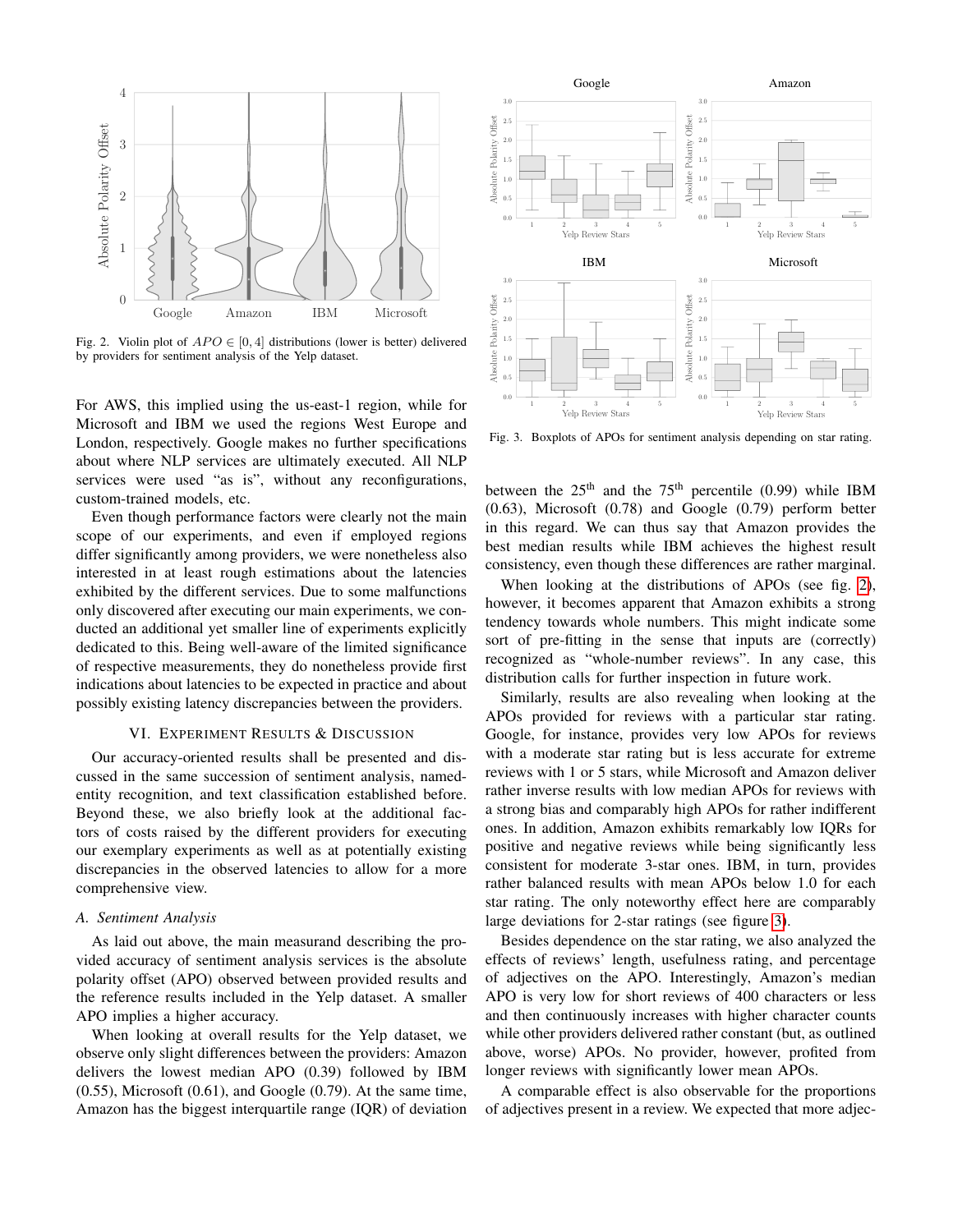tives allow for a better analysis of the sentiment embodied in a review. This expectation slightly materialized for Google, IBM and Microsoft. Amazon, however, counter-intuitively provides significantly lower median APOs for reviews with a lower proportion of adjectives, albeit with a virtually constant IQR.

The rated usefulness of reviews, in turn, also showed only marginal effects on the result quality for Google, Microsoft, and IBM while Amazon produces higher median APOs (worse results) for higher usefulness ratings as soon as a minimum usefulness is exceeded (again, however, with virtually no observable effect on the IQR). As very short reviews typically do not get high usefulness ratings, this fits well with Amazon's previously mentioned low APOs for shorter reviews and its quite constant IQRs.

Altogether, this suggests a superior accuracy of Amazon's sentiment analysis – especially for shorter reviews and for those carrying a clear opinion – without excessively relying on mere opinion words (which would otherwise have materialized in a dependence on high adjective proportions). When it is more important to correctly identify moderate opinions, Google has clear advantages.

#### *B. Named Entity Recognition*

For named entity recognition, we distinguish between exact and partial correctness of results (see [IV-C\)](#page-4-2) for persons, locations, and organizations. As no significant differences could be identified between exact and partial correctness, we concentrate on the numbers for exact recognition and categorization here. Overall, Google provides the highest accuracy (0.68) with Amazon (0.64), IBM (0.55), and Microsoft (0.54) following. Google also provides the highest accuracy for persons and locations while organizations were identified and categorized best by Amazon (see table [I\)](#page-7-0).

<span id="page-7-0"></span>TABLE I OVERALL AND PER-CATEGORY NER ACCURACIES

|            | Google | Amazon | <b>IBM</b> | <b>Microsoft</b> |
|------------|--------|--------|------------|------------------|
| Overall    | 0.6786 | 0.6420 | 0.5481     | 0.5381           |
| PER        | 0.8752 | 0.8167 | 0.7656     | 0.7796           |
| <b>LOC</b> | 0.5832 | 0.4879 | 0.4202     | 0.4725           |
| ORG        | 0.6005 | 0.6508 | 0.4871     | 0.3840           |

Interestingly, all providers recognized persons significantly better than locations or organizations. In addition, all providers except Microsoft performed better for organizations than for locations. With exact recognition rates below 50% for our test dataset, IBM and Microsoft have significant room for improvement in the detection of locations and organizations. With regard to locations, the same is also true for Amazon.

When distinguishing between single- and multi-word entities, all providers produce significantly better results for single- (e.g., "Paris") than for multi-word entities (e.g., "The United States of America"). For instance, Google provided an accuracy of 0.74 for single- and of 0.57 for multi-word entities. Given the marginal differences observed between exact and partial correctness, we conclude that all providers miss a substantial proportion of multi-word entities completely. The decline is, however, more noticeable for Amazon (0.74 vs. 0.47) than for IBM (0.61 vs. 0.42) and Microsoft (0.58 vs. 0.46).

As the above numbers do not illuminate to what extent entities were completely unknown for the different services, we calculated this proportion separately. In doing so, we assume an entity to be unknown to a service when none of the five sentences tested for that entity gets correctly processed. The results, shown in table [II,](#page-7-1) invertedly resemble the observed accuracies: Google has the lowest rates of unknown entities for persons, locations, and overall while Amazon completely misses the fewest organizations and all providers have substantially lower unknown rates for persons than for locations and organizations. To a certain extent, differences in accuracies may thus simply be subject to unequally comprehensive sets of known entities maintained by the providers for the different categories.

<span id="page-7-1"></span>TABLE II OVERALL AND PER-CATEGORY PROPORTIONS OF UNKNOWN ENTITIES

|         | Google | Amazon | <b>IBM</b> | <b>Microsoft</b> |
|---------|--------|--------|------------|------------------|
| Overall | 0.1486 | 0.1506 | 0.2305     | 0.2872           |
| PER     | 0.0267 | 0.0671 | 0.0827     | 0.0947           |
| LOC     | 0.1963 | 0.2271 | 0.3095     | 0.3195           |
| ORG     | 0.2099 | 0.1431 | 0.2836     | 0.4328           |

# *C. Text Classification*

Text classification is only offered by two out of the four providers covered herein: Google and IBM. Considering the whole test dataset, results do not differ much among these for both, level-0 and level-1+ accuracies. In both regards, however, IBM (0.58 / 0.35) performs slightly better than Google (0.52  $/ 0.28$ ).

<span id="page-7-3"></span>TABLE III TC ACCURACIES (OVERALL AND PER GENERALIZED TOPIC)

|                             | L-0 Accuracy     |            | L-1+ Accuracy |            |
|-----------------------------|------------------|------------|---------------|------------|
|                             | $\overline{GCP}$ | <b>IBM</b> | GCP           | <b>IBM</b> |
| Overall                     | 0.60             | 0.59       | 0.33          | 0.36       |
| <b>Culture</b>              | 0.62             | 0.56       | 0.40          | 0.40       |
| <b>Health &amp; Fitness</b> | 0.68             | 0.81       | 0.39          | 0.57       |
| <b>Human Activities</b>     | 0.69             | 0.65       | 0.29          | 0.39       |
| <b>Science</b>              | 0.59             | 0.25       | 0.30          | 0.17       |
| <b>Society</b>              | 0.60             | 0.69       | 0.29          | 0.32       |
| <b>Commercial</b>           | 0.45             | 0.49       | 0.29          | 0.30       |

When grouping the providers' level-0 categories into gen-eral topics<sup>[6](#page-7-2)</sup> and aggregating observed results within these, however, some significant differences emerge (see table [III\)](#page-7-3): For instance, IBM has a significantly higher level-0 and level-1 accuracy for categories falling into the topics of health and fitness while Google on both levels provides significantly more accurate results for the topic of science. This might indicate

<span id="page-7-2"></span><sup>6</sup>Details about the grouping are left out here due to space constraints.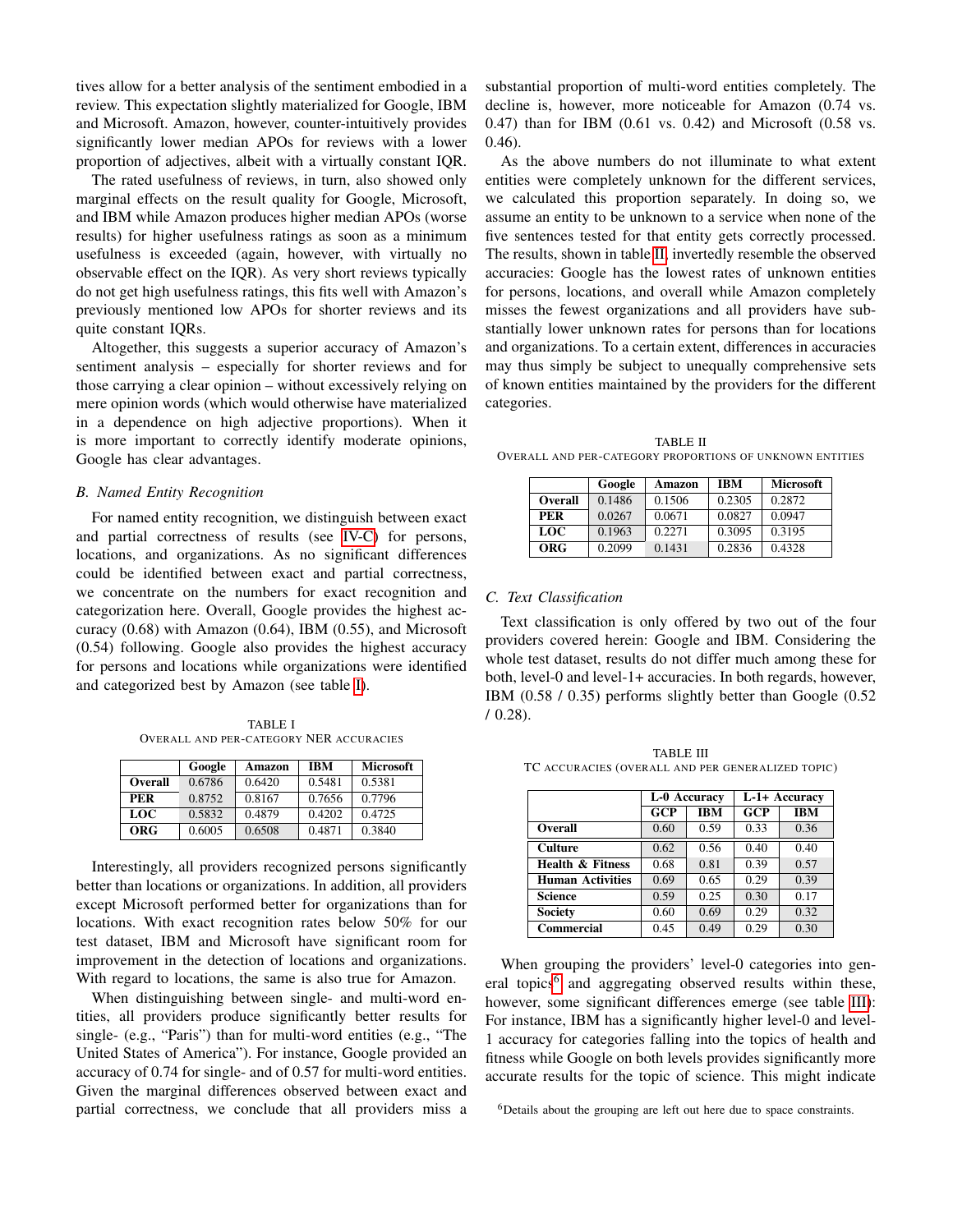different core areas of intensified training to be focused on by IBM and Google – e.g., it might result from IBM's engagement in Watson Health and Google's commitment to Scholar. A noteworthy deviation is also the rather low level-0 accuracy for the commercial topic. Beyond this, however, differences between Google and IBM as well as between different topics are rather insignificant.

## *D. Additional Factors*

Even though our primary focus is on the qualitative assessment of results provided by the different cloud NLP services, other factors are also relevant in practice. In particular, this includes the costs of the different services (including their pricing models) as well as performance-related questions of latency. Both shall thus be briefly elaborated on to provide a more comprehensive view.

*1) Costs:* All four providers covered herein bill their NLP services on the basis of units, whereas one unit equals 100 or less unicode characters (with at least 3 units billed per request) for Amazon, 1,000 or less characters for Google and Microsoft, and 10,000 or less characters for IBM. This difference is particularly relevant when a large number of comparably short texts is to be analyzed: A single NLP request for a tweet with a maximum of 280 characters, for instance, would be billed as three units by Amazon and as one unit for Google, Microsoft, and IBM. Put together with higher perunit prices for those providers with bigger unit sizes and the different per-unit prices providers bill for different services, a sentiment analysis for 100,000 tweets would then, for example, cost \$100 for Google, \$10 for Amazon, \$300 for IBM, and \$200 for Microsoft.

In our experiments, however, we used texts of different length, including very short and very long reviews for sentiment analysis, single sentences for named entity recognition, and whole news articles and blog entries for text classification. These datasets, together with the different pricing models, raised significantly differing costs among the covered providers. These are depicted in table [IV.](#page-8-0)

<span id="page-8-0"></span>TABLE IV COSTS INCURRED FOR EXECUTING EXPERIMENTS

|            | Google   | Amazon  | <b>IBM</b> | <b>Microsoft</b> |
|------------|----------|---------|------------|------------------|
| <b>SEA</b> | \$21.67  | \$11.56 | \$64.97    | \$43.34          |
| <b>NER</b> | \$17.85  | \$5.65  | \$53.12    | \$35.70          |
| TC.        | \$190.16 | N/A     | \$72.29    | N/A              |

IBM thus raised the highest costs for our sentiment analysis and named-entity recognition experiments while being clearly advantageous over its only competitor Google for text classification – an obvious consequence of IBM's more coarse unit granularity. Amazon, in turn, exhibited the lowest costs of all providers for sentiment analysis and named entity recognition. Given that these experiments comprise considerable proportions of shorter texts, Amazon's fine-grained pricing scheme provides significant advantages here. For Google and Microsoft, in turn, cost differences for sentiment analysis and



<span id="page-8-2"></span>Fig. 4. Violin plot of latency measurements for NER.

named entity recognition emerge from the different per-unit prices alone.[7](#page-8-1) Putting these numbers in relation to accuracies may support the choice of a cloud NLP provider for a particular task even further and illuminate which weightings actually have to be made.

*2) Latency:* Even though our latency-related measurements are of limited significance given the experiment setting (see [V\)](#page-5-0), our respective results are worth being reported. Recall that we executed experiments from Germany while the tested services are hosted in different locations, including the US for Amazon, Europe for Microsoft and IBM, and a non-specified location for Google.

Contrary to what could be expected, we observed the lowest median latencies with a remarkably low variance for Amazon. Median latencies here were at 194 ms for sentiment analysis and at 159 ms for named entity recognition, both with IQRs covering less than 32 ms. Microsoft also exhibited comparably stable latencies, albeit with a higher median of 244 ms for sentiment analysis and 303 ms for named entity recognition, respectively. Google and IBM, in turn, deliver less consistent latency values across all tested NLP tasks with Google responding quicker in all cases, and especially for text classification. For an exemplary visualization of latencies observed during named entity recognition, see fig. [4.](#page-8-2)

While the high latency variance observed for Google may be explained with the undefined hosting region, the remaining differences are still remarkable: IBM exhibits significantly less consistent latencies than Microsoft, even though both are comparable in matters of network distance from the client system. Amazon, in turn, consistently outmatches both in matters of median latency and variance, even though the SUT was hosted in the US. Interestingly, these overall results correspond to similar observations for FaaS platforms [\[21\]](#page-9-21).

We thus conclude that client-side latencies differ significantly across the four cloud providers' service offers and that network latencies between client and cloud service alone do not explain these observations well. Thus, if low and/or consistent latencies are considered particularly relevant for an application, developers should take different latency charac-

<span id="page-8-1"></span> $7$ With minimum impact, this also includes varying discounts for high unit numbers.